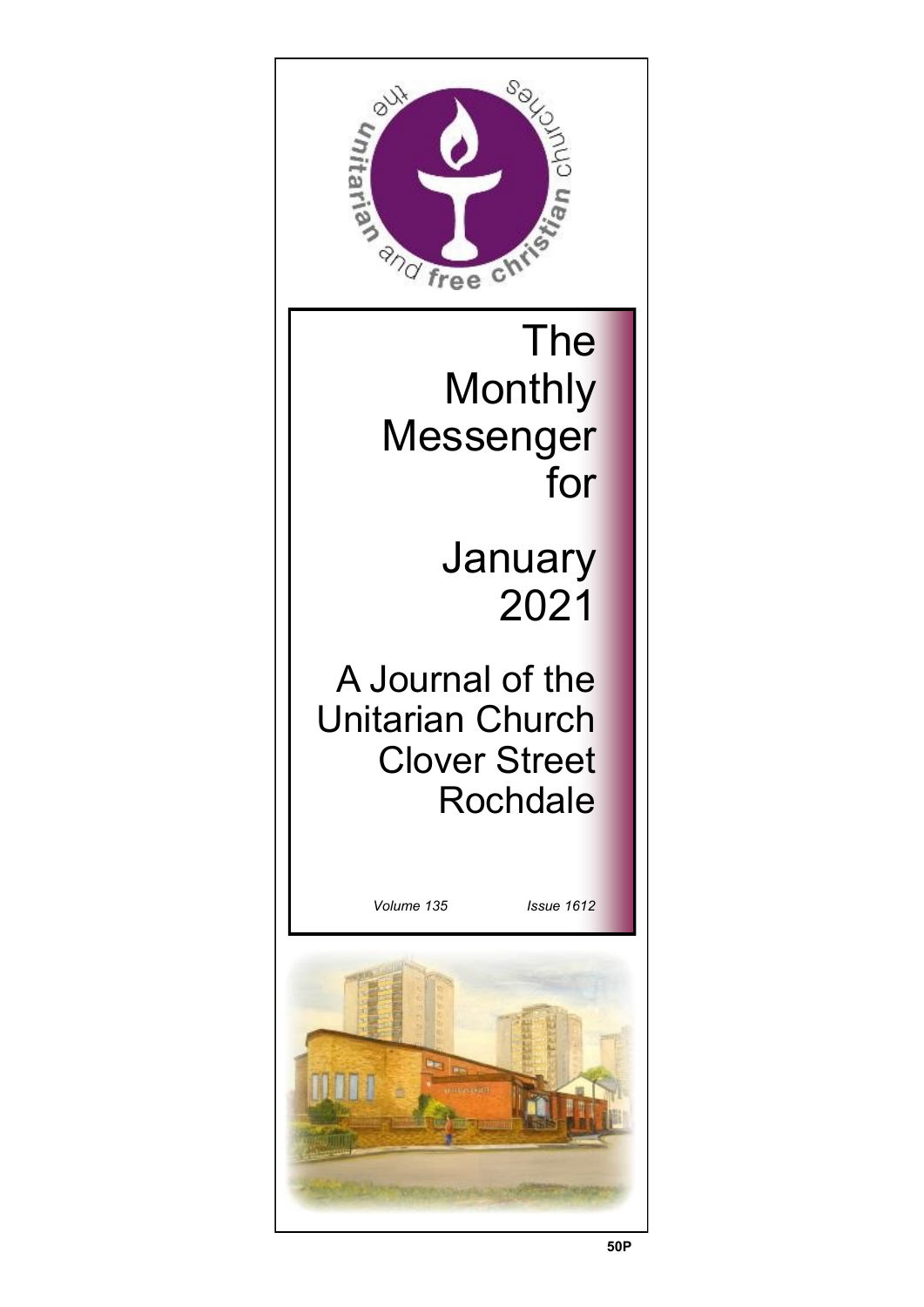#### **PASTORAL TEAM**

Initial Contact & Co-ordinator - Joyce Ashworth Members - Abi Elliott-McGuffie, Dorothy Jones, Helen Illingworth & Margaret Salt

#### **CHURCH COUNCIL**

**Chairperson** – Diane Bennett

**Treasurer** – John Illingworth

#### **Church Admin Assistant** – Paul Hubbard

Council Members - Joyce Ashworth, Helen Illingworth, Dorothy Jones, John & Edna Wood

#### **ENVELOPE SECRETARIES**

Margaret Shore & John Illingworth

#### **PULPIT & LETTINGS' SECRETARY**

Paul Hubbard

#### **FLOWER FUND SECRETARIES**

Edna & John Wood 53 Links View, Rochdale OL11 4DD

#### **SAFEGUARDING TEAM**

Co-ordinator - Joyce Ashworth Member - Helen Illingworth

#### **PUBLICITY TEAM**

**Messenger Notices** Joyce Ashworth & Helen Illingworth

**Messenger Publication and Distribution** Paul Hubbard

> **Website Manager**  Diane Bennett

#### **CONTACT DETAILS**

**Paul Hubbard** Tel 07884 123 169 Email: rochdaleunitarian@outlook.com

**Joyce Ashworth** Tel: 01706 659294 Email: joyce.ashworth9@gmail.com

**Diane Bennett** Tel: 01706 371518 Email: diane119@hotmail.com

**Helen & John Illingworth** Tel: 01706 649015 Email: helen@illingworth.org.uk Email: john@illingworth.org.uk

**Margaret Salt** Tel: 01706 852575

**Margaret Shore** Tel: 01706 360883

**John & Edna Wood** Tel 01706 645252 Email: jonwud@tiscali.co.uk

**CHURCH TELEPHONE - 01706 648461**



## **January BIRTH FLOWER**

## **Devotion Loyalty Love**

Loved for its ruffled petals, wide array of colours and long vase life, the carnation is the birth flower for January. It's an incredibly fitting choice too, as carnations are one of the few flowers that can thrive in the cold weather.

Despite being seen, somewhat undeservedly, as a filler flower in modern times, the carnation had grandiose beginnings. Indeed its scientific name, Dianthus, means 'flower of the gods' in Greek and its common name is believed to be derived from the word 'coronation'.

With a history dating back thousands of years, January's birth flower is steeped in religious symbolism too. In Christianity it is believed that the first carnation bloomed when Mary's tears hit the earth as she wept for her son Jesus. It's no surprise then that today the flower has become a universal symbol of motherly love, making it a popular choice for both Mother's Day and International Women's Day.

The meaning of carnations varies from colour to colour, but is generally accepted as 'devotion'. Because of this it is said those born in January make loyal and dependable friends.

## **100 CLUB WINNERS**

## **DECEMBER 2020**

| 1st | 50 | Greta Henson     |
|-----|----|------------------|
| 2nd | 11 | Jane Glennon     |
| 3rd | 98 | Elaine Schofield |

*Congratulations Prizes- 1st £30 - 2nd £15 - 3rd £5*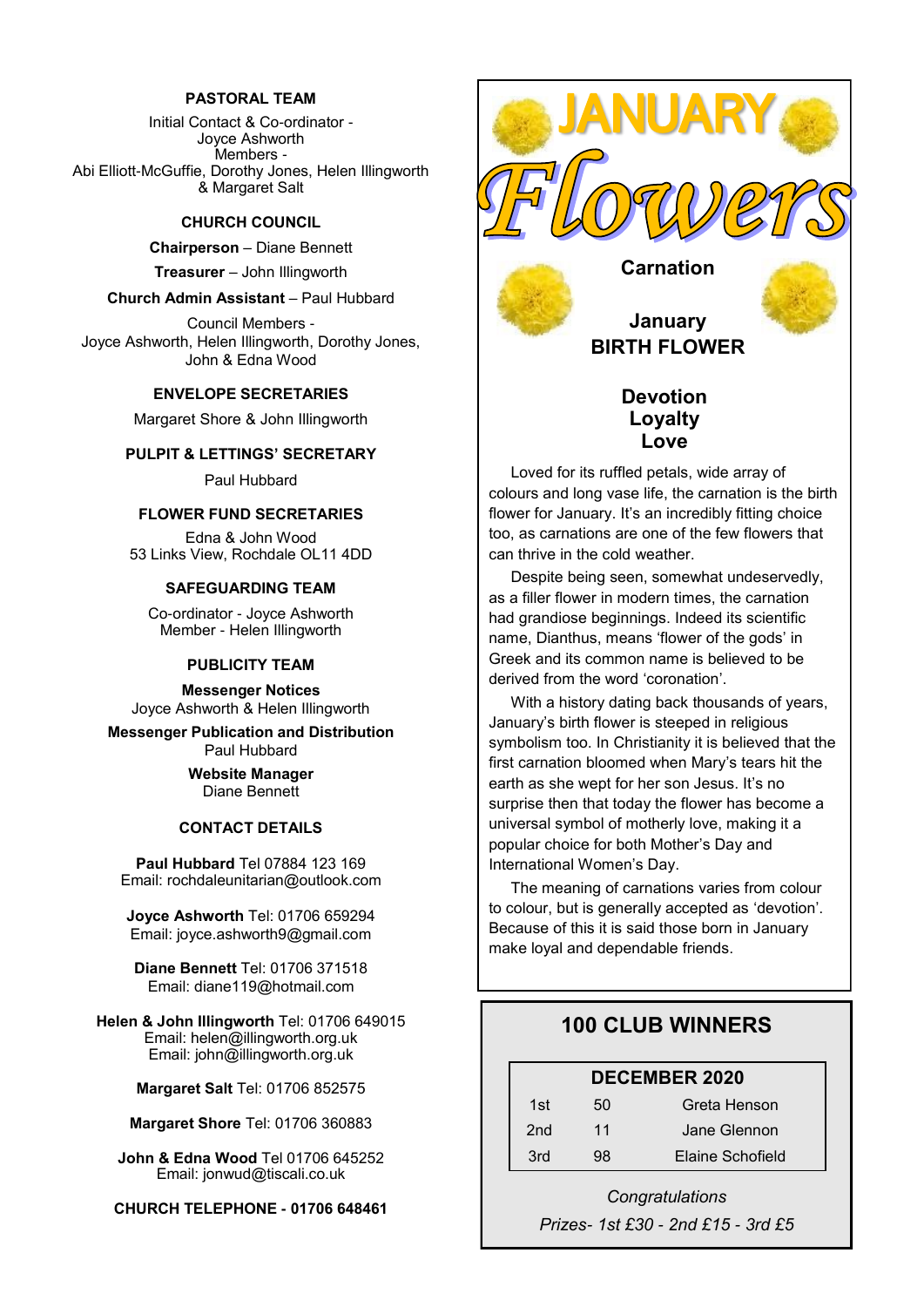## **EW YEAR'S CROSSWORD!**



#### **Crossword clues - Jan21**

#### **Across**

1 'Again Peter denied it, and at that moment a —

- began to crow' (John 18:27)  $(4)$
- 3 Fetters (Job 33:11) (8)
- 8 Perform on a musical instrument (1 Samuel 16:23)  $^{(4)}_{9}$
- Paul describes it as 'the third heaven' (2 Corinthians 12:2–4) (8)
- 11 Loyally (Deuteronomy 11:13) (10)

14 Hens? Me? (anag.) (6)<br>15 Not visible (Matthew 6

- 15 Not visible (Matthew 6:6) (6)
- Predicted site of the final great battle (Revelation 16:16) (10)
- 20 Jacob's youngest son (Genesis 35:18) (8)<br>21 One of Zophar's eleven sons (1 Chronicles
- One of Zophar's eleven sons (1 Chronicles 7:36)
- 
- $\binom{4}{2}$ 22 For example, London, Paris, Rome (8)<br>23 United Society for the Propagation of the

United Society for the Propagation of the Gospel  $(1,1,1,1)$ 

#### **Down**

- 1 Favourite church activity: Fellowship round a — — (3,2,3)<br>2 Di
- Divinely bestowed powers or talents (8)
- 4 Pile together (1 Thessalonians 2:16) (4,2)<br>5 Commanded to justify (John 8:13) (10)
- 5 Commanded to justify (John 8:13) (10)
- 6 Timothy's grandmother (2 Timothy 1:5) (4)
- 7 Killed (Psalm 78:34) (4)
- 10 One of Graham Kendrick's best-known songs,  $-\frac{1}{2}$ King (3,7)<br>12 Inc
- Indecency (Mark 7:22) (8)
- 13 Unceasing (Jeremiah 15:18) (8)<br>16 He prophesied 'the abomination
- He prophesied 'the abomination that causes desolation' (Matthew 24:15) (6)
- 18 British Board of Film Classification (1,1,1,1)
- 19 Pans (anag.) (4)

**ACROSS:** 1, Cock. 3, Shackles. 8, Play. 9, Paradise. 11, Faithfully. 14, Enmesh. 15, Unseen. 17, Armageddon. 20, Benjamin. 21, Beri. 22, Capitals. 23, USPG.

**DOWN:** 1, Cup of tea. 2, Charisma. 4, Heap up. 5, Challenged. 6, Lois. 7, Slew. 10, The Servant. 12, Lewdness.

#### **THE ROBY MILL NEW YEAR SONG**

Come welcome the New Year with anthems of joy In hymns of thanksgiving our voices employ And mingle our tribute of gratitude here To him who has bless'd us with a Happy New Year

Happy New Year to you Happy New Year to you Dear friend and companions Happy New Year to you With voices of gladness And hearts full of cheer We wish you, we wish you A Happy New Year

At each year's returning, may joy be thy guest Till life's fading sunshine shall sleep in the west And when at the threshold we all shall appear Oh then we may greet you with a Happy New Year

Happy New Year to you Happy New Year to you Dear friend and companions Happy New Year to you With voices of gladness And hearts full of cheer We wish you, we wish you A Happy New Year

Having attended the Upper Chapel and Fullwood Carol Service just before Christmas when we were singing Sheffield carols, it reminded me of the Christmas at Hucklow weekend ten years ago when we sang this carol with the folk group One Accord. If you are reading an emailed copy of this Messenger, click on this link to listen to the tune: https://www.youtube.com/watch? v=oD\_YCLmowwQ

#### **SEASONS OF THE SOUL By ROBERT T. WESTON**

A Year Begins Today

A year is gone. It matters not when it began For it has ended now. There were other years, And some began with a birthday And some with a death; Some with one day of the month and some with another.



Some began with a song and others with a lament, But today I start another year, whatever the month or season;

It is what lies before me that concerns me now. There will be decisions and tasks; There will be drudgery, achievement and defeat, There will be joy and grief, All the raw stuff of experience Waiting for me to shape, to fashion as I will, And it will never become just what I planned. However it may appear to others I can turn it to knowledge and wisdom Or folly. If it be hard, I can make of it strength: It may become bone, sinew and steel Or ashes and waste. Some one might say, "It all depends on what the year may bring," But what I make of it depends on me.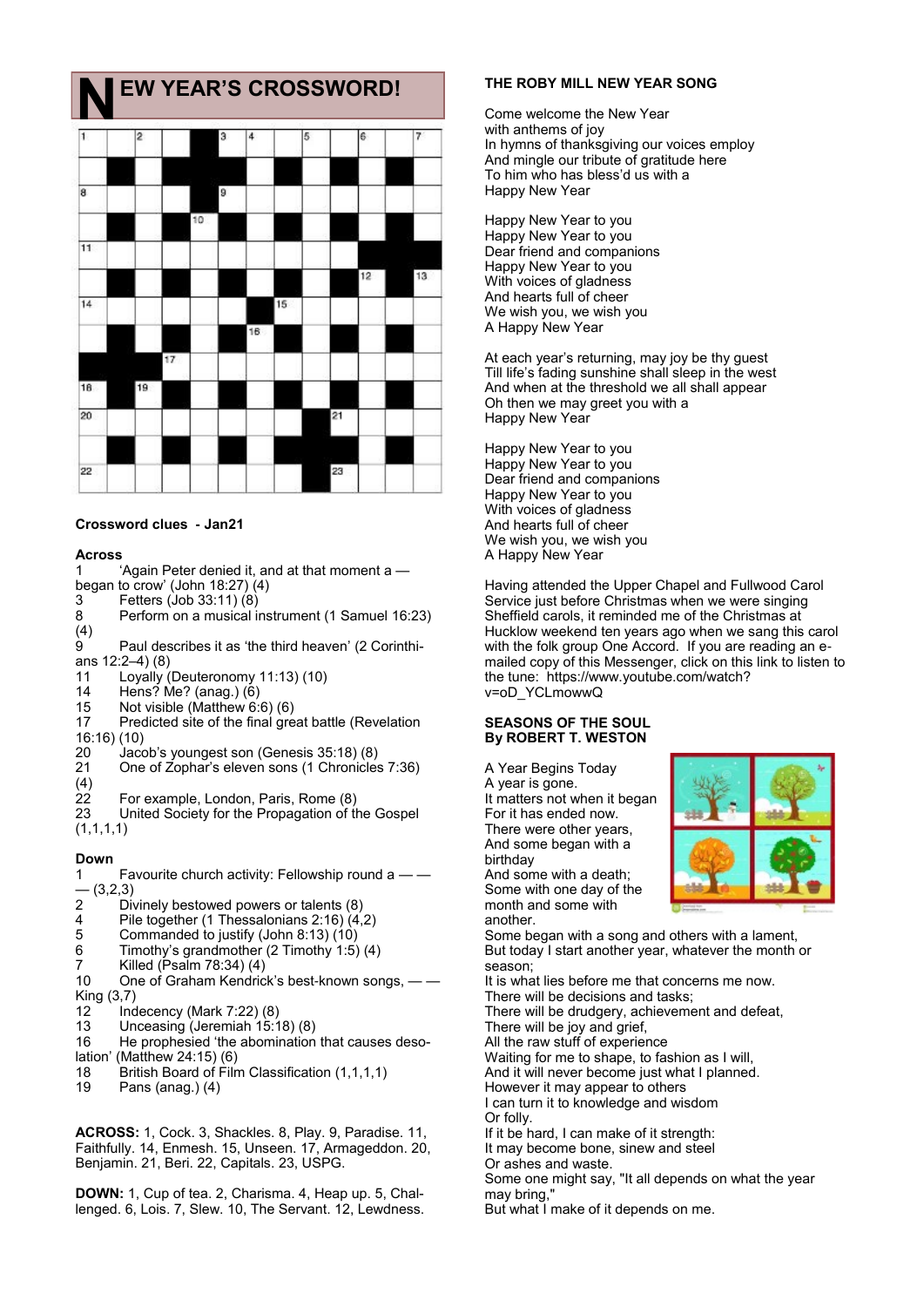# **A BOUT PEOPLE**

Many thanks to those responsible for the Christmas Box we have just received. It contains so many lovely seasonal gifts and we sincerely appreciate the kind thoughts and love that it represents.

A lovely gesture bringing a little ray of sunshine at the darkest time of the year!

With our love and best wishes to you all for Christmas and especially for the New Year.

Edna and John



This a final reminder to renew for the 2021 100 Club subscription.

I'm hoping to persuade you to help boost our income and to take further subscriptions for our 100 Club. If we can fill the 100 Club and have all numbers allocated we gain on our income without increasing our expenditure.

For those investing it comes with a potential bonus of £50 in prize money every month so by helping us, you get a chance of winning £30, £15 or £5 every draw!

So please dig deep and buy new numbers and together let us make this a worthwhile and fun fundraising element of our church life. You can ring **01706 649015**, text **07955 785770** or email **[john@illingworth.org.uk](mailto:john@illingworth.org.uk)**.

Our current 'orphaned numbers' are:

**5, 6, 9, 20, 23, 26, 39, 42, 46, 52, 53, 54, 56, 57, 59, 63, 78, 87, 91, 92, 94.**

It costs just £12 per number to enter, with a draw taking place once a month. If you are lucky enough to be a winner, your numbers go back in for the following draw, so you can win as many times as your chosen numbers come out of the bag.

# **L ETTINGS' REPORT**

Despite the lockdowns of 2020, Clover Street was able to open for restricted lettings during the third and fourth quarters of last year.

A big thank you to the Prima Dance group and the Carers; Choir, who held limited private sessions in the building, allowing those who had booked previously to have a safe respite from isolation.

Thank you also to our caretaker Tom Walsh, who kept our building clean between lettings, and to John Illingworth who, as Building Manager, as organised the redecoration and refurbishment of the building whilst it has not been in regular use by the public.

Finally, a great big thank you to Rochdale Photographic Society, who gifted us a generous donation of £50 to show their continued support for our cause — we look forward to welcoming you back as soon as we are able!

# **B OOK CIRCLE**

At our last Zoom meeting

discussed One August Night by Victoria Hislop, sequel to The Island, her first novel. Everyone enjoyed the novel but as it was 15 years since The Island was published it

before Christmas we



**O** Book Group

would have been better to have had a quick recap of the story of the leper colony on Spinalonga. However, it brought back into focus that leprosy has not been

eradicated and is still a major disease in India, Brazil, Indonesia and Nigeria.

Our first book of the New Year is A Song for Summer by Eva Ibbotson. 'When Ellen Carr abandons grey, dreary London to become housekeeper at an experimental school in Austria, she soon knows she's found her calling. Swept into an idyllic world of mountains, music, eccentric teachers and wayward children, Ellen brings order and joy to all around her. But it's the handsome, mysterious gardener, Marek, who intrigues her – Marek, who has a dangerous secret. As Hitler's troops march across Europe, Ellen finds she has promises to keep, even if it means sacrificing her future happiness.' It's the first book we've read by Eva Ibbotson who is known for her award-winning children's books, eg Journey to the River Sea. The reviews are very good but we've trusted reviews before and found them wanting!

Good luck!